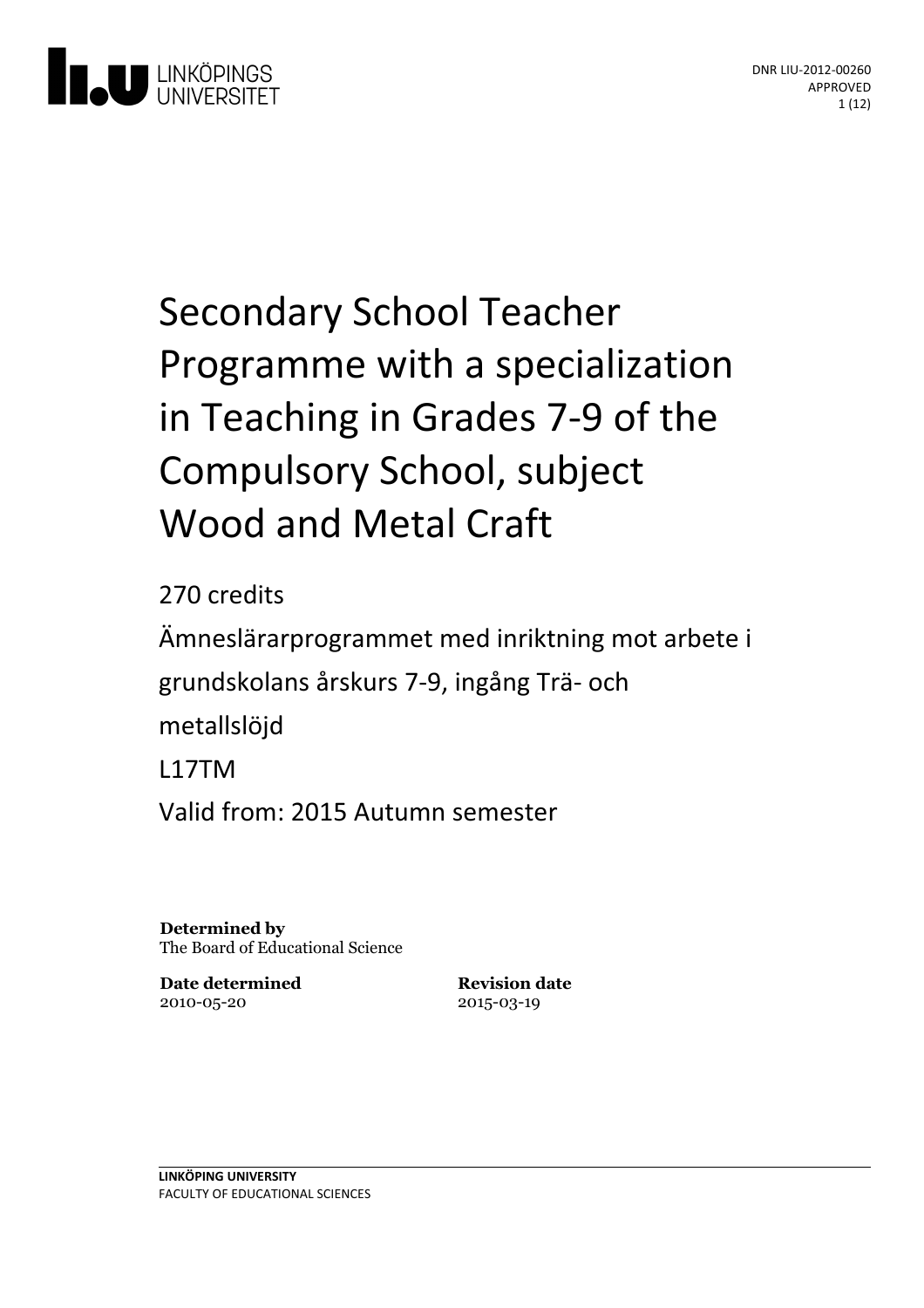SECONDARY SCHOOL TEACHER PROGRAMME WITH A SPECIALIZATION IN TEACHING IN GRADES 7-9 OF THE COMPULSORY SCHOOL, SUBJECT WOOD AND METAL CRAFT APPROVED 2 (12)

# Entry requirements

## Degree in Swedish

Ämneslärarexamen med inriktning mot arbete i grundskolans årskurs 7-9

## Degree in English

Degree of Bachelor of Arts in Secondary Education Degree of Bachelor of Sciense in Secondary Education

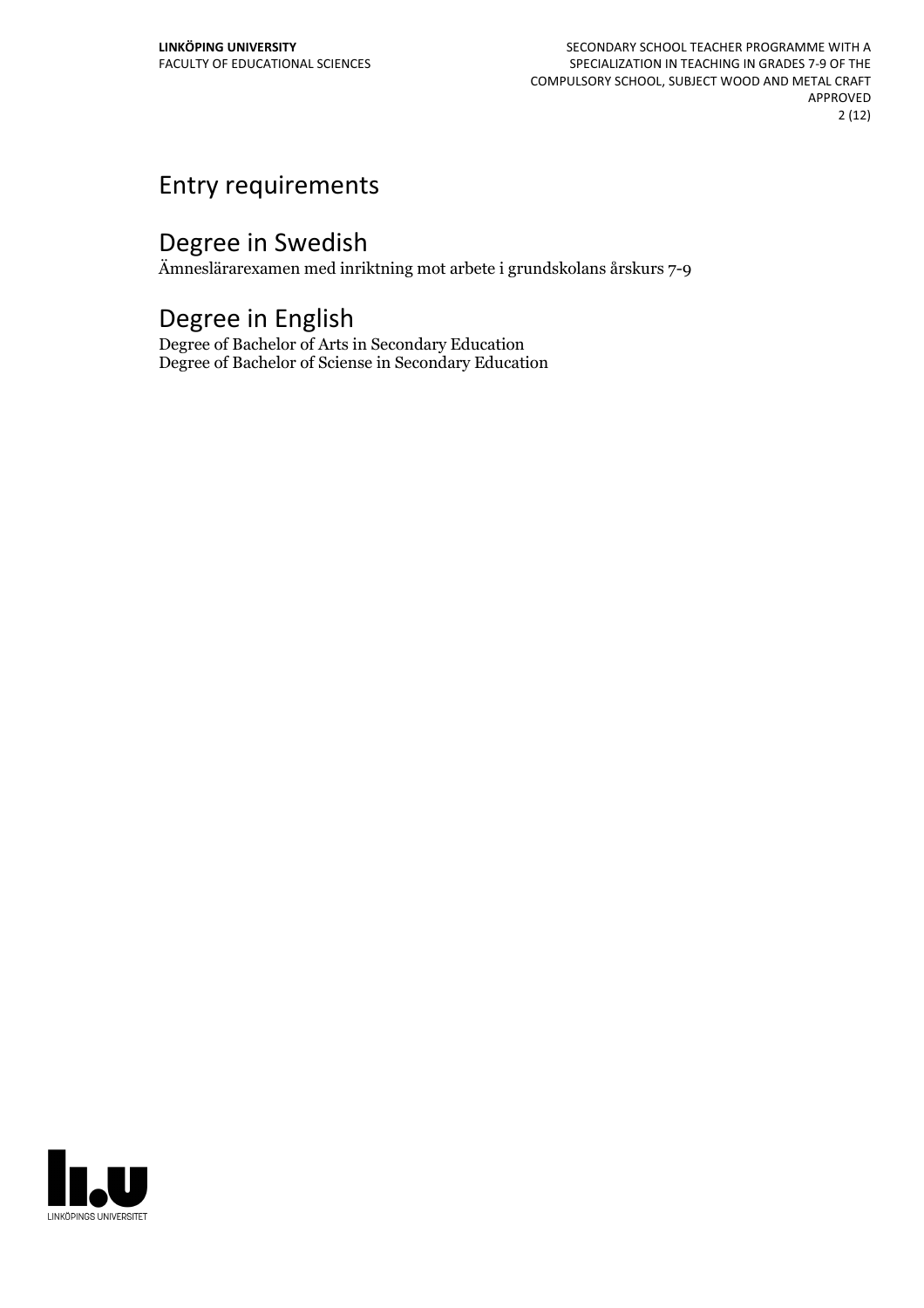# **Curriculum**

#### **Semester 1 (Autumn 2015)**

| Course<br>code | Course name                                                               | <b>Credits</b> | Level            | Weeks | ECV |
|----------------|---------------------------------------------------------------------------|----------------|------------------|-------|-----|
| 974G01         | Educational Sciences 1, Didactics                                         | 5              | G <sub>1</sub> X |       |     |
| 974G03         | Educational Sciences 3, Educational Assessment                            | 7.5            | G <sub>1</sub> X |       |     |
| 974G04         | Educational Sciences 4, History of Education,<br>Societal role and values | 7.5            | G <sub>1</sub> X |       |     |
| 974G06         | Educational Sciences 2, Development and Learning                          | 8.5            | G <sub>1</sub> X |       |     |
| 974GV6         | <b>Educational Scienes, Teaching Practise</b>                             | 1.5            | G <sub>1</sub> X |       |     |

#### **Semester 2 (Spring 2016)**

| Course<br>code | Course name                     | <b>Credits</b> | Level            | Weeks ECV |  |
|----------------|---------------------------------|----------------|------------------|-----------|--|
| 91TM17         | Wood and Metal Craft (1-15 cr)  | 15             | G <sub>1X</sub>  |           |  |
| 91TM27         | Wood and Metal Craft (16-30 cr) | 15             | G <sub>1</sub> X |           |  |

#### **Semester 3 (Autumn 2016)**

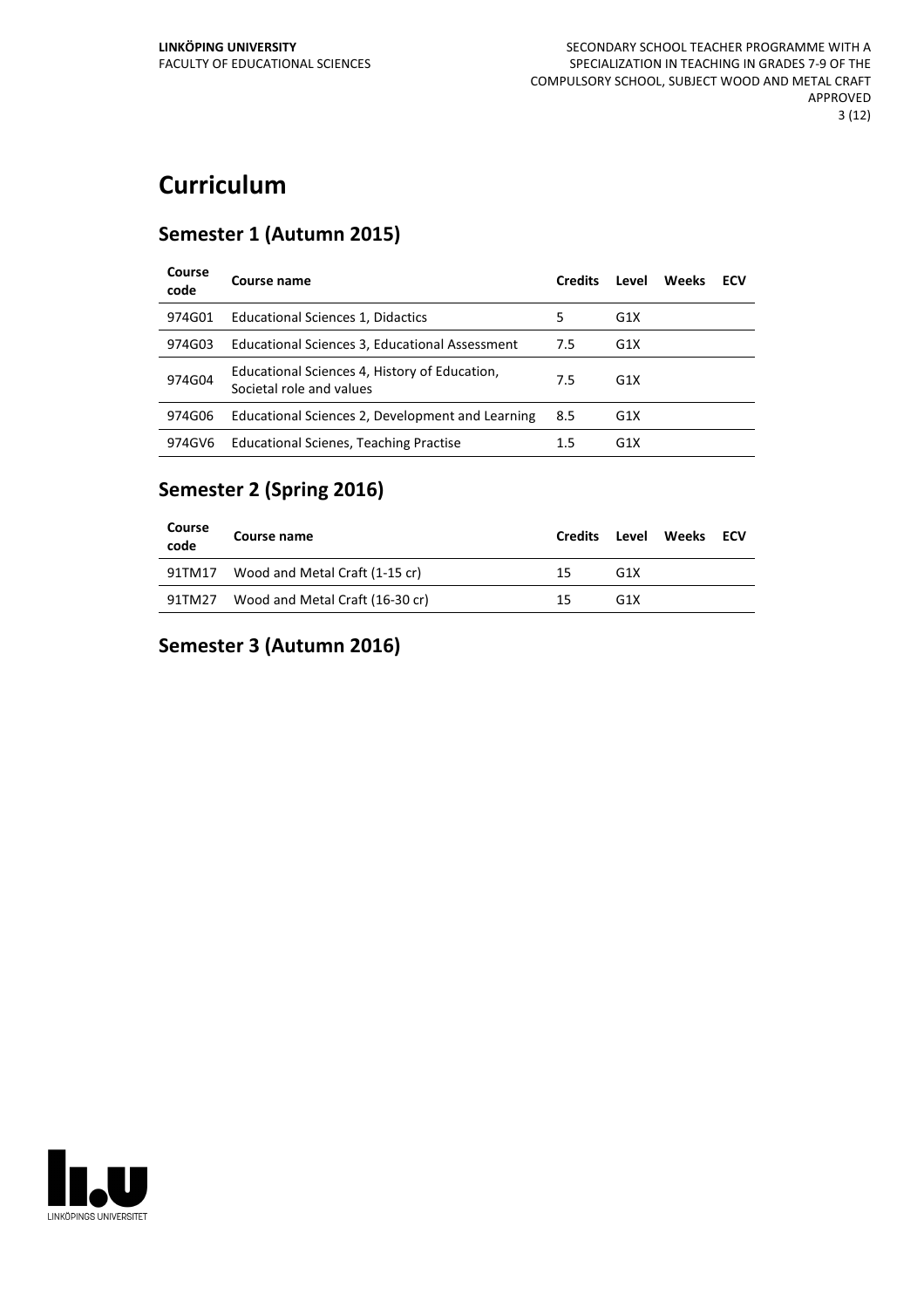| Course<br>code | Course name                                            | <b>Credits</b> | Level | Weeks | <b>ECV</b> |
|----------------|--------------------------------------------------------|----------------|-------|-------|------------|
| 92F1V7         | French: Teaching Practise (28-30)                      | 2.5            | G1X   |       |            |
| 92FR17         | French (1-27,5)                                        | 27.5           | G1X   |       | E          |
| 92GE07         | Geography (1-30)                                       | 30             | G1X   |       |            |
| 92KE17         | Chemistry (1-15)                                       | 15             | G1X   |       |            |
| 92KE27         | Chemistry (16-30)                                      | 15             | G1X   |       |            |
| 92MAV1         | Mathematics: Teaching practice (17-18)                 | 1.5            | G1X   |       | E          |
| 92RE17         | Religious Education (1-15)                             | 15             | G1X   |       |            |
| 92RE27         | Religious Education (16-30)                            | 15             | G1X   |       |            |
| 92S1V7         | Spanish, Teaching Practise (28-30)                     | 2.5            | G1X   |       | E          |
| 92SP17         | Spanish, (1-27,5 hp)                                   | 27.5           | G1X   |       |            |
| 92T1V7         | German: Teching Practise (28-30)                       | 2.5            | G1X   |       |            |
| 92T1V8         | Technology: Teaching Practise (28-30)                  | 3              | G1X   |       |            |
| 92TK17         | Technology (1-15)                                      | 15             | G1X   |       |            |
| 92TK27         | Technology (16-27)                                     | 12             | G1X   |       |            |
| 92TM37         | Wood and Metal Craft (38-45)                           | 7.5            | G1X   |       |            |
| 92TM47         | Wood and Metal Craft (46-60)                           | 15             | G1X   |       |            |
| 92TMV9         | Wood and Metal Craft. Teaching Practice (31-37.5<br>hp | 7.5            | G1X   |       | E          |
| 92TY17         | German, (1-27,5)                                       | 27.5           | G1X   |       |            |
| 9GMA01         | Mathematics: Algebra                                   | 6              | G1X   |       | E          |
| 9GMA02         | Mathematics: One variable calculus 1                   | 6              | G1X   |       |            |
| 9GMA03         | Mathematics: Linear algebra                            | 6              | G1X   |       |            |
| 9GMA09         | Mathematics: Geometry ()                               | 5              | G1X   |       | E          |

#### **Semester 4 (Spring 2017)**

| Course<br>code | Course name                                                            | <b>Credits</b> | Level            | Weeks | <b>ECV</b> |
|----------------|------------------------------------------------------------------------|----------------|------------------|-------|------------|
| 92BI27         | Biology (16-30)                                                        | 15             | G <sub>1</sub> X |       |            |
| 92GEV9         | Geography: Teaching Practice (52.5 - 60), 7,5<br><b>ECTS Credits</b>   | 7.5            | G <sub>1</sub> X |       | F          |
| 92REV9         | Religious Education: Teaching Practice (37.5-<br>45), 7,5 ECTS Credits | 7.5            | G <sub>1</sub> X |       | E          |
| 92TK37         | Technology (31-40.5)                                                   | 10.5           | G <sub>1</sub> X |       |            |

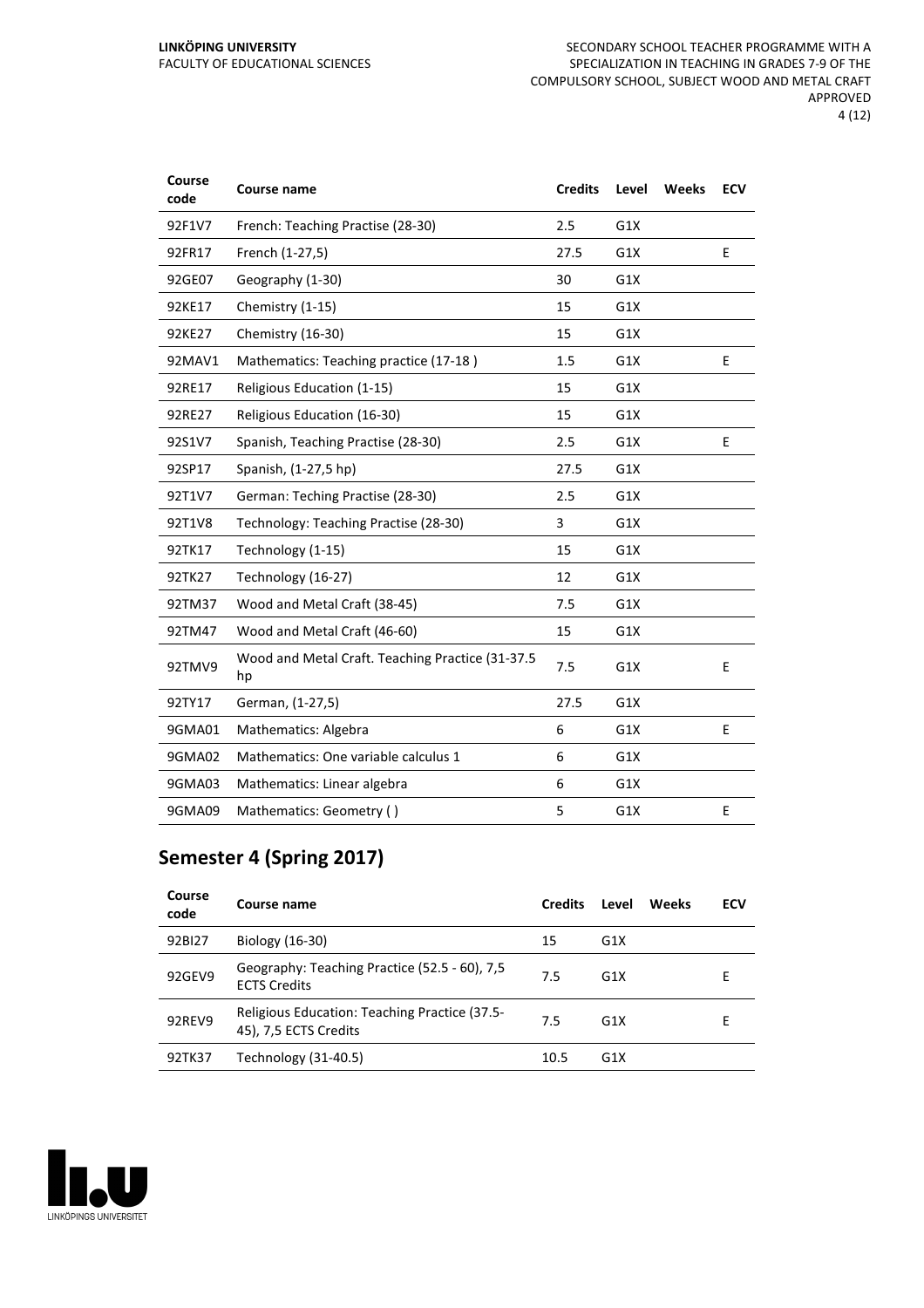| Course<br>code | Course name                                                      | <b>Credits</b> | Level | Weeks              | <b>ECV</b> |
|----------------|------------------------------------------------------------------|----------------|-------|--------------------|------------|
| 92TK47         | Technology (46-60)                                               | 15             | G1X   |                    |            |
| 92TKV9         | Technology: Teaching Practice (41-45)                            | 4.5            | G1X   |                    | E          |
| 92TYV9         | German: Teaching Practice (56-60)                                | 5              | G1X   |                    | E          |
| 92BI17         | <b>Biology (1-15)</b>                                            | 15             | G1X   | v201703-<br>201710 |            |
| 92KE37         | Chemistry (31-45)                                                | 15             | G1X   | v201703-<br>201710 |            |
| 9GMA04         | Mathematics, Calculus in One Variable 2                          | 6              | G1X   | v201703-<br>201710 | E          |
| 9GMA05         | Mathematics, Statistics                                          | 5              | G1X   | v201703-<br>201710 | E          |
| 92MAD9         | Mathematics: Mathematics Education 2 (42-<br>49), 6 ECTS Credits | 6              | G1X   | v201703-<br>201722 | E          |
| 92RE37         | Religious Education (31-37,5)                                    | 7.5            | G1X   | v201704-<br>201708 |            |
| 92GE37         | Geography (31-52,5)                                              | 22.5           | G1X   | v201704-<br>201713 |            |
| 92EN17         | English (1-27,5)                                                 | 27.5           | G1X   | v201704-<br>201723 |            |
| 92FR37         | French (31-55)                                                   | 25             | G1X   | v201704-<br>201723 |            |
| 92SH01         | <b>Social Science: Didactics</b>                                 | 9              | G2X   | v201704-<br>201723 | E          |
| 92SP37         | Spanish (31-55)                                                  | 25             | G1X   | v201704-<br>201723 | Ε          |
| 92SV17         | Swedish (1-30)                                                   | 30             | G1X   | v201704-<br>201723 | C/E        |
| 92TY37         | German (31-55)                                                   | 25             | G1X   | v201704-<br>201723 |            |
| 9GSH01         | Social science: Political theory                                 | 6              | G1X   | v201705-<br>201708 |            |
| 9GSH02         | Social Science: Sociology 1                                      | 7.5            | G1X   | v201709-<br>201713 |            |
| 92MAV9         | Mathematics: Teaching Practice, 6 ECTS Credits                   | 6              | G1X   | v201712-<br>201717 | Е          |
| 92KE47         | Chemistry (53-60)                                                | 7.5            | G1X   | v201712-<br>201721 | Ε          |

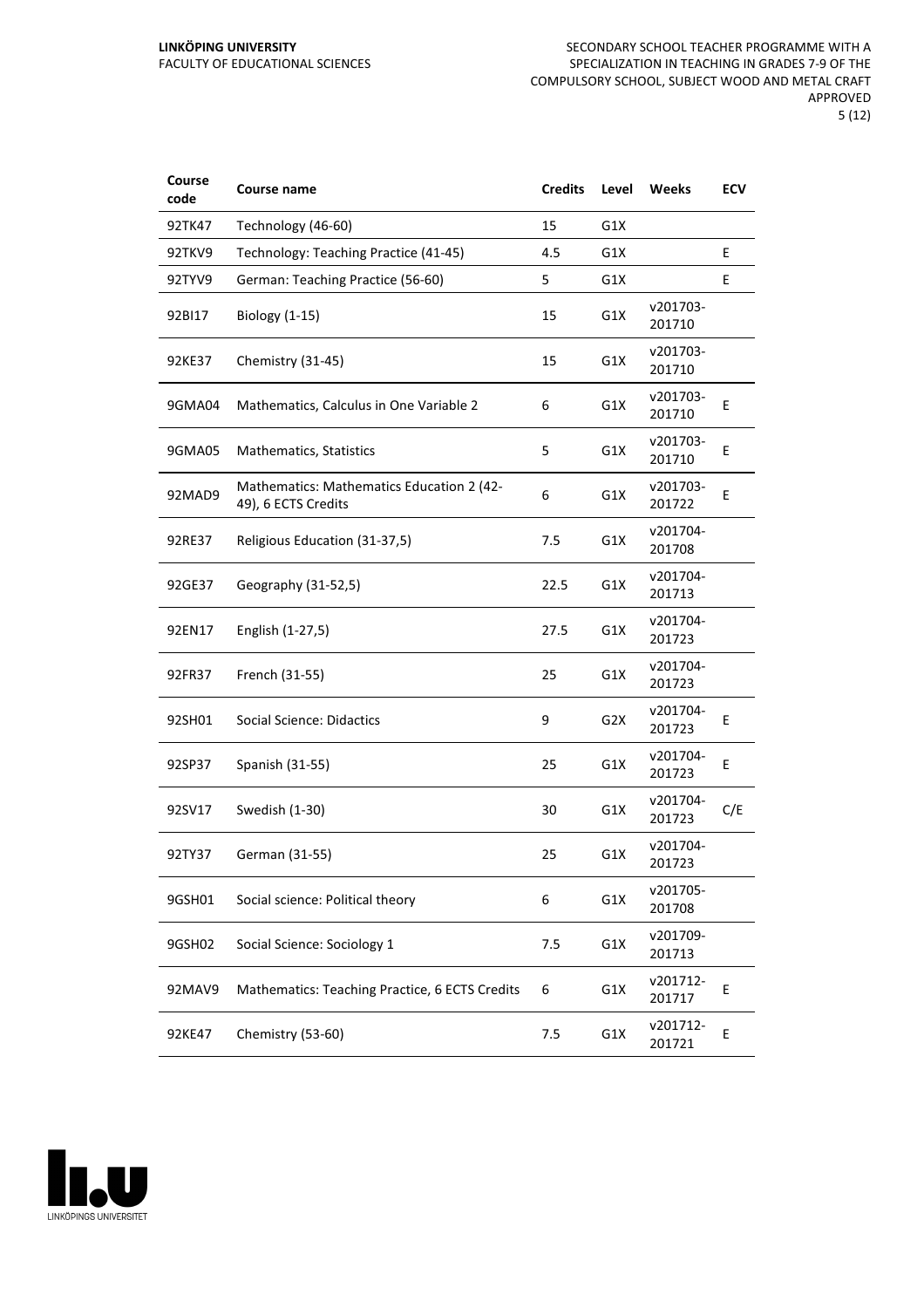| Course<br>code | Course name                                                        | <b>Credits</b> | Level            | Weeks              | <b>ECV</b> |
|----------------|--------------------------------------------------------------------|----------------|------------------|--------------------|------------|
| 92KEV9         | Chemistry: Teaching Practice (46-52.5), 7,5<br><b>ECTS Credits</b> | 7.5            | G1X              | v201712-<br>201721 | E          |
| 9GMA07         | Mathematics, History of Mathematics                                | 3              | G1X              | v201712-<br>201721 |            |
| 92E1V7         | English: Teaching Practise (28-30)                                 | 2.5            | G1X              | v201714-<br>201716 | Е          |
| 9GSH03         | Social Science: Economics                                          | 7.5            | G1X              | v201714-<br>201718 | C          |
| 9GMA06         | Mathematics, Calculus in Several Variables                         | 4              | G1X              | v201714-<br>201721 |            |
| 92RE47         | Religious Education (41-60)                                        | 15             | G1X              | v201714-<br>201723 |            |
| 92FRV9         | French: Teaching Practice (56-50), 5 ECTS<br>Credits               | 5              | G1X              | v201716-<br>201723 | Е          |
| 92SPV9         | Spanish: Teaching Practice                                         | 5              | G <sub>1</sub> X | v201816-<br>201823 | E          |

#### **Semester 5 (Autumn 2017)**

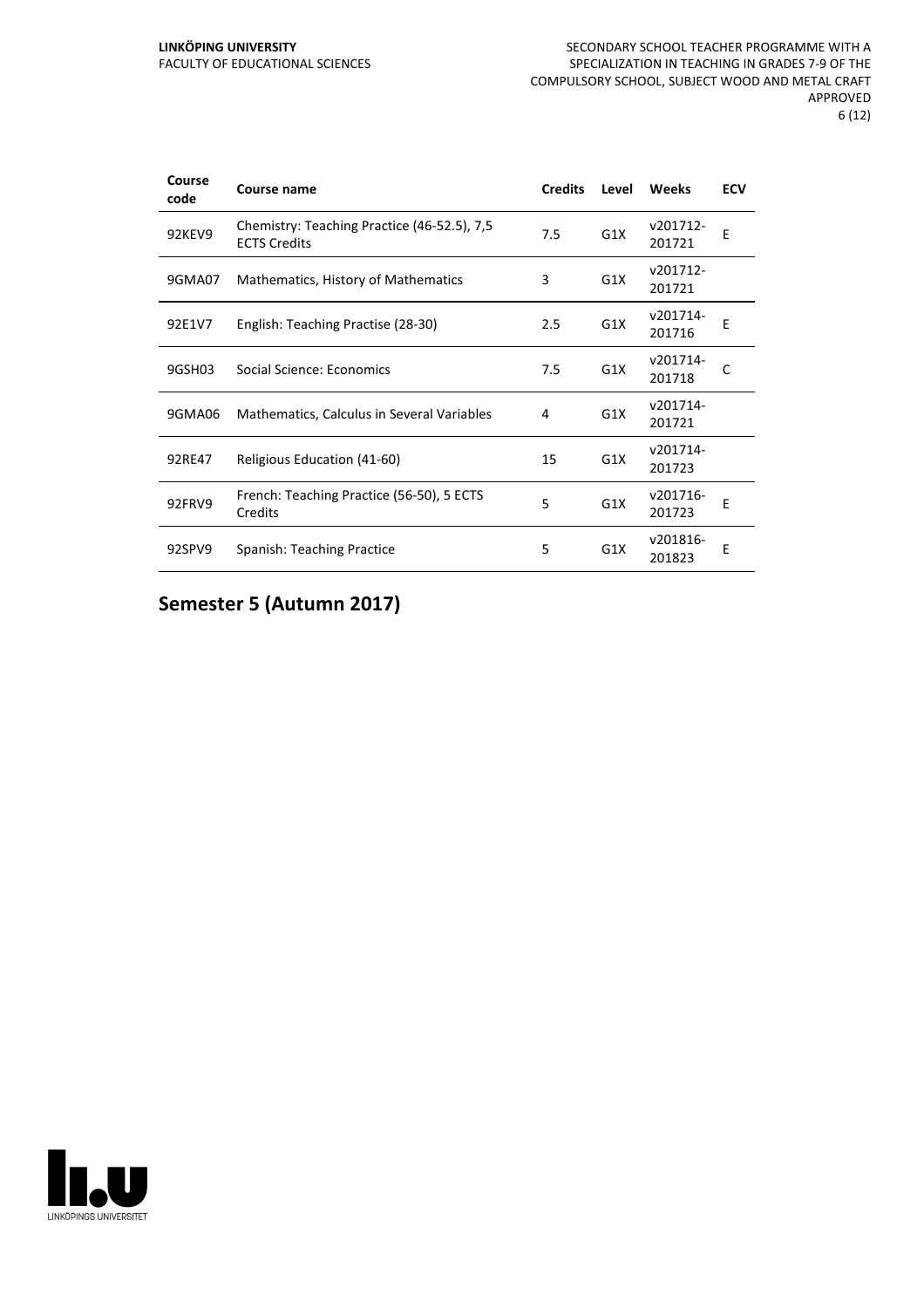| Course<br>code | <b>Course name</b>                                          | <b>Credits</b> | Level            | Weeks              | <b>ECV</b> |
|----------------|-------------------------------------------------------------|----------------|------------------|--------------------|------------|
| 93SVV9         | Swedish: Teaching Practice (53-60 hp)                       | 7.5            | G <sub>2</sub> X |                    | E          |
| 93SV37         | Swedish (31-52.5)                                           | 22.5           | G <sub>2</sub> X | v201633-<br>201703 |            |
| 93SH02         | Social Science: Didactics                                   | 7.5            | G <sub>2</sub> X | v201734-<br>201738 |            |
| 93TM37         | Wood and Metal Craft (38-45)                                | 7.5            | G1X              | v201734-<br>201743 | Е          |
| 93TMV9         | Wood and Metal Craft: Teaching Practice (31-<br>37.5)       | 7.5            | G1X              | v201734-<br>201743 | E          |
| 93BI38         | Biology (31-37,5 hp)                                        | 7.5            | G <sub>2</sub> X | v201735-<br>201738 |            |
| 93EN37         | English (31-55)                                             | 25             | G1X              | v201735-<br>201803 | E          |
| 93ENV8         | Verksamhetsförlagd utbildning i engelska (56-58<br>hp), 3hp | 3              | G2X              | v201739-<br>201740 | E          |
| 93ENV9         | English: Teaching Practice (59-60), 2 ECTS<br>Credits       | $\overline{2}$ | G <sub>2</sub> X | v201739-<br>201740 | Е          |
| 93BIV9         | Biology: Teaching Practice, 7,5 ECTS Credits                | 7.5            | G <sub>2</sub> X | v201739-<br>201743 | E          |
| 9GSH04         | Social Science: Swedish politics                            | 7.5            | G1X              | v201739-<br>201743 |            |
| 93BI47         | Biology (46-60)                                             | 15             | G <sub>2</sub> X | v201744-<br>201751 | E          |
| 93TM47         | Wood and Metal Craft (46-60)                                | 15             | G1X              | v201744-<br>201803 | E          |
| 9GSH05         | Social science: International politics                      | 7.5            | G1X              | v201744-<br>201803 |            |
| 93SHV9         | Social Science, Teaching Practice, (46-52,5 hp)             | 7.5            | G1X              | v201745-<br>201749 | E          |

## **Semester 6 (Spring 2018)**

| Course<br>code | Course name       | <b>Credits</b> | Level           | <b>Weeks</b> | ECV |
|----------------|-------------------|----------------|-----------------|--------------|-----|
| 93XBI7         | Thesis, Biology   | 15             | G <sub>2E</sub> |              |     |
| 93XGE7         | Thesis, Geography | 15             | G <sub>2E</sub> |              |     |
| 93XSV1         | Thesis, Swedish   | 15             | G <sub>2E</sub> |              |     |
| 93XSV7         | Thesis, Swedish   | 15             | G <sub>2E</sub> |              |     |

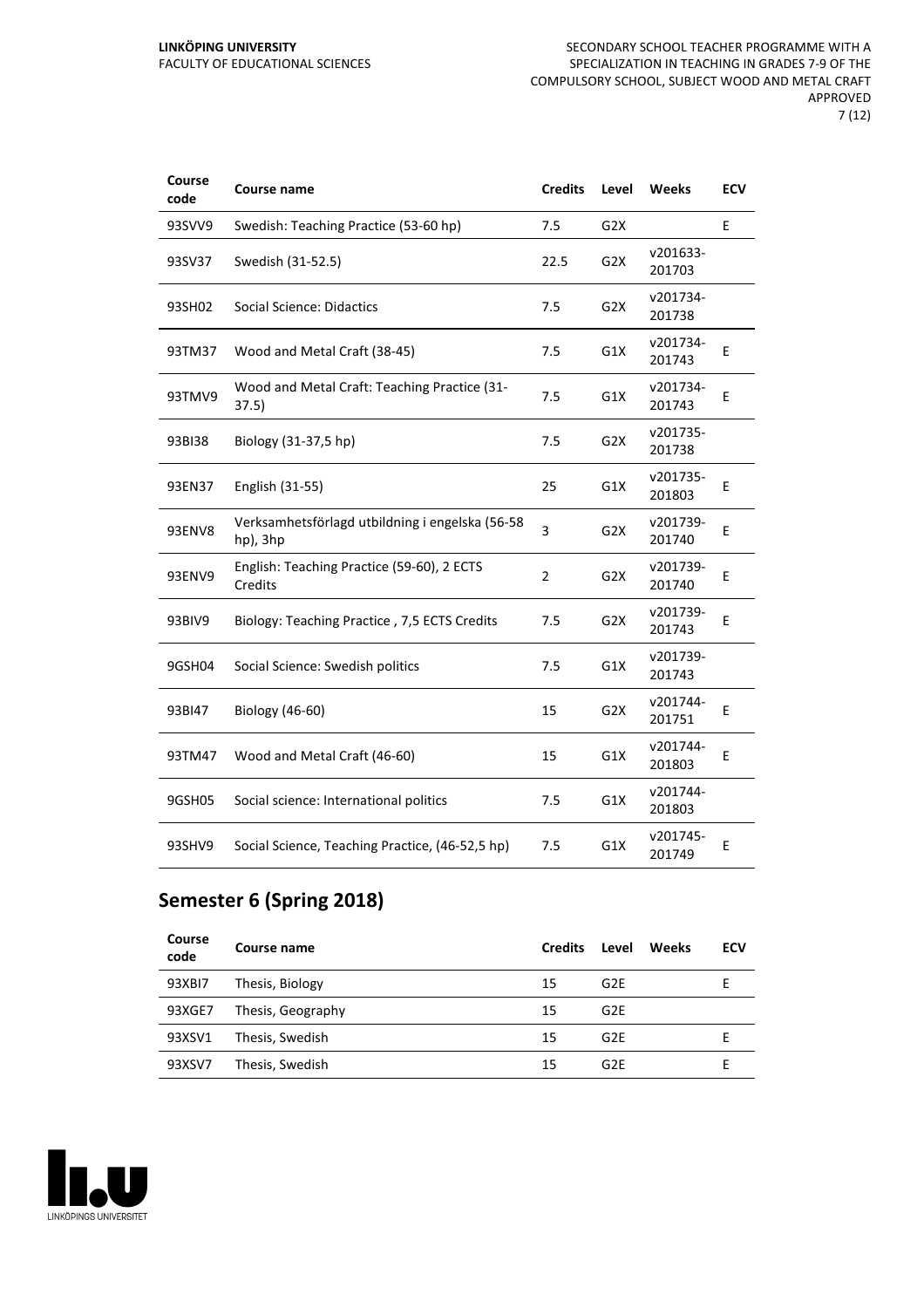#### **LINKÖPING UNIVERSITY** FACULTY OF EDUCATIONAL SCIENCES

| Course<br>code | Course name                                                          | <b>Credits</b> | Level            | Weeks              | ECV |
|----------------|----------------------------------------------------------------------|----------------|------------------|--------------------|-----|
| 93XTK7         | Thesis, Technology                                                   | 15             | G <sub>2E</sub>  |                    | E   |
| 93XTY7         | Thesis, German                                                       | 15             | G <sub>2E</sub>  |                    |     |
| 93UK57         | Educational Sciences 5, Social Relations and<br>Teachers' Leadership | 7.5            | G <sub>2</sub> X | v201804-<br>201808 |     |
| 93XTK1         | Thesis, Technology                                                   | 15             | G <sub>2E</sub>  | v201804-<br>201813 | E   |
| 93UK67         | Educational Sciences 6, Special Needs Education                      | 7.5            | G <sub>2</sub> X | v201809-<br>201813 |     |
| 93XKE7         | Thesis, Chemistry                                                    | 15             | G <sub>2E</sub>  | v201812-<br>201822 |     |
| 93XBI1         | Thesis, Biology                                                      | 15             | G2E              | v201814-<br>201823 | E   |
| 93XEN1         | Thesis, English                                                      | 15             | G2E              | v201814-<br>201823 | E   |
| 93XFR1         | Thesis, French                                                       | 15             | G2E              | v201814-<br>201823 | E   |
| 93XFR7         | Thesis, French                                                       | 15             | G <sub>2E</sub>  | v201814-<br>201823 | E   |
| 93XGE1         | Thesis, Geography                                                    | 15             | G <sub>2E</sub>  | v201814-<br>201823 | E   |
| 93XHI1         | Thesis, History                                                      | 15             | G2E              | v201814-<br>201823 | E   |
| 93XMA1         | Thesis, Mathematics                                                  | 15             | G2E              | v201814-<br>201823 | E   |
| 93XMA7         | Thesis, Mathematics                                                  | 15             | G <sub>2E</sub>  | v201814-<br>201823 | Ε   |
| 93XRE1         | Thesis, Religious education                                          | 15             | G <sub>2E</sub>  | v201814-<br>201823 | E   |
| 93XRE7         | Thesis, Religious education                                          | 15             | G2E              | v201814-<br>201823 | Е.  |
| 93XSA1         | Thesis, Swedish as a second language                                 | 15             | G2E              | v201814-<br>201823 | E   |
| 93XSH1         | Thesis, Social Science                                               | 15             | G <sub>2E</sub>  | v201814-<br>201823 | E   |
| 93XSH7         | Thesis, Social Science                                               | 15             | G <sub>2E</sub>  | v201814-<br>201823 |     |
| 93XSP1         | Thesis, Spanish                                                      | 15             | G <sub>2E</sub>  | v201814-<br>201823 | E   |

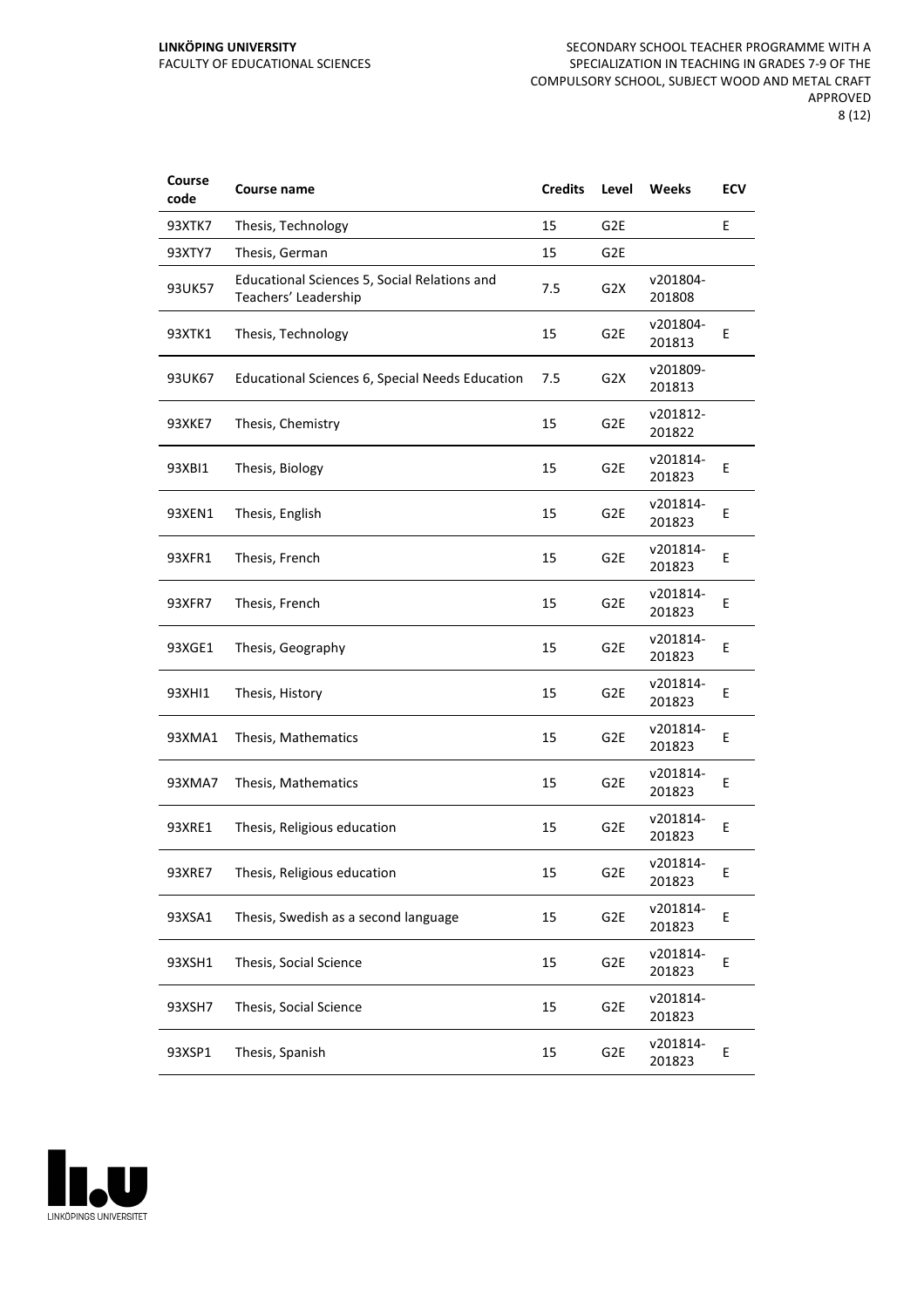| Course<br>code | Course name                  | <b>Credits</b> | Level           | Weeks              | <b>ECV</b> |
|----------------|------------------------------|----------------|-----------------|--------------------|------------|
| 93XSP7         | Thesis, Spanish              | 15             | G <sub>2E</sub> | v201814-<br>201823 |            |
| 93XTM7         | Thesis, Wood and Metal Craft | 15             | G <sub>2E</sub> | v201814-<br>201823 | E          |
| 93XTY1         | Thesis, German               | 15             | G2X             | v201814-<br>201823 | E          |
| 93XKE1         | Thesis, Chemistry            | 15             | G <sub>2E</sub> | v201836-<br>201842 | E          |

## **Semester 7 (Autumn 2018)**

| Course<br>code | <b>Course name</b>                                                   | <b>Credits</b> | Level            | Weeks              | <b>ECV</b> |
|----------------|----------------------------------------------------------------------|----------------|------------------|--------------------|------------|
| 93FR17         | French (1-30 cr)                                                     | 30             | G2X              |                    |            |
| 93GE07         | Geography (1-30 cr)                                                  | 30             | G2X              |                    | E          |
| 93SA27         | Swedish as a second language (16-30 cr)                              | 15             | G <sub>2</sub> X |                    | E          |
| 93SP17         | Spanish (1-30 cr)                                                    | 30             | G2X              |                    |            |
| 93TK17         | Technology (1-15 cr)                                                 | 15             | G2X              |                    |            |
| 93TK27         | Technology (16-30 cr)                                                | 15             | G2X              |                    |            |
| 93TY17         | German (1-30 cr)                                                     | 30             | G2X              |                    |            |
| 93UK51         | Educational Sciences 5, Social Relations and<br>Teachers' Leadership | 7.5            | G2X              | v201834-<br>201838 | E          |
| 93RE19         | Religious Studies (1-15 cr)                                          | 15             | G2X              | v201834-<br>201843 |            |
| 93SA17         | Swedish as a second language (1-15 cr)                               | 15             | G <sub>2</sub> X | v201834-<br>201843 |            |
| 93KE17         | Chemistry (1-15 cr)                                                  | 15             | G1X              | v201836-<br>201842 |            |
| 93UK61         | Educational Sciences 6, Special Needs Education                      | 7.5            | G2X              | v201839-<br>201843 | E          |
| 93RE29         | Religious Studies (16-30 cr)                                         | 15             | G2X              | v201844-<br>201903 | E          |
| 93KE27         | Chemistry (16-30 cr)                                                 | 15             | G1X              | v201845-<br>201851 |            |

#### **Semester 8 (Spring 2019)**

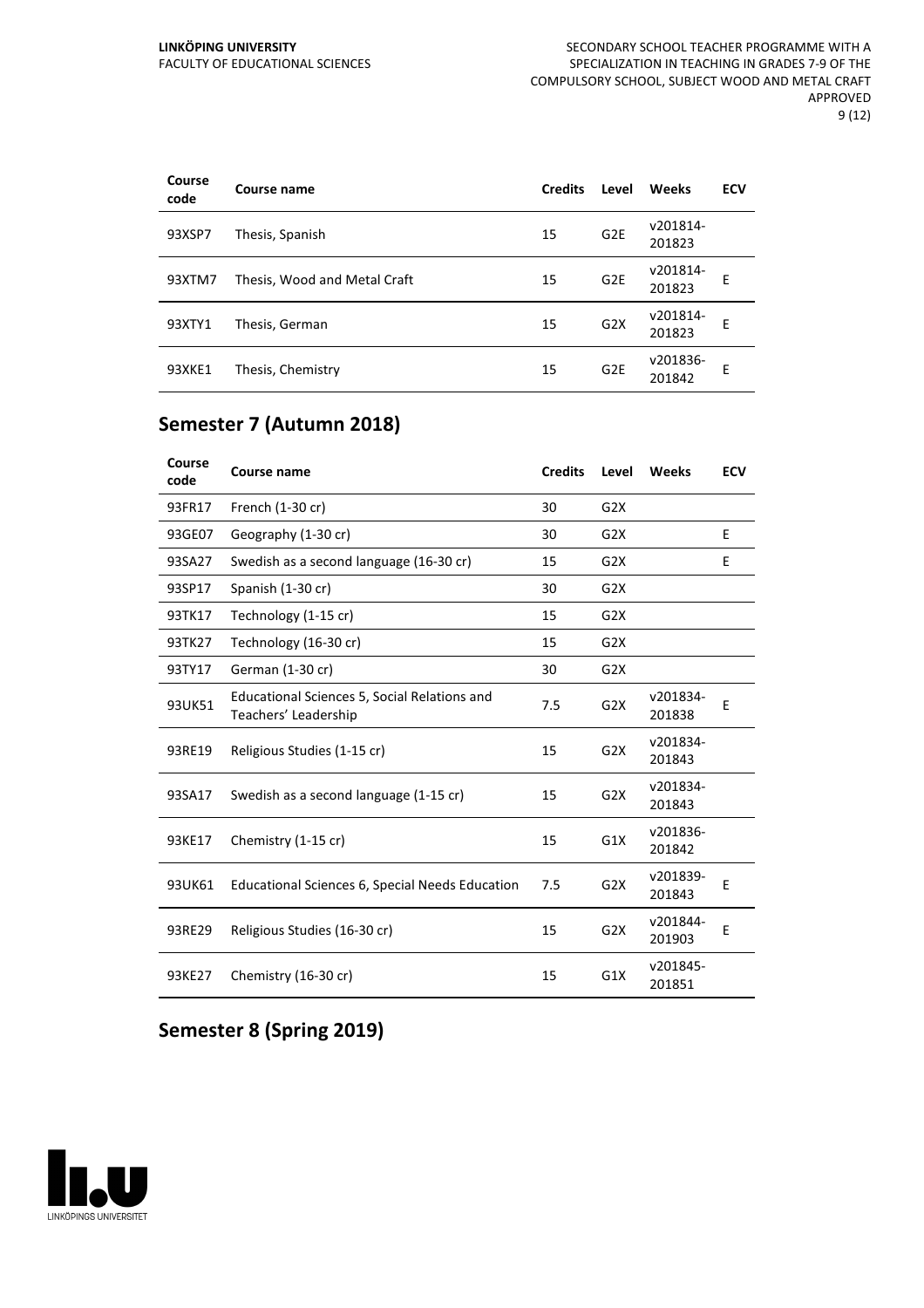#### **LINKÖPING UNIVERSITY** FACULTY OF EDUCATIONAL SCIENCES

SECONDARY SCHOOL TEACHER PROGRAMME WITH A SPECIALIZATION IN TEACHING IN GRADES 7-9 OF THE COMPULSORY SCHOOL, SUBJECT WOOD AND METAL CRAFT APPROVED 10 (12)

| Course<br>code | Course name                                               | <b>Credits</b> | Level | Weeks              | ECV |
|----------------|-----------------------------------------------------------|----------------|-------|--------------------|-----|
| <b>9ARE39</b>  | Religious Studies (31-45 Credits)                         | 15             | A1X   | v201904-<br>201908 |     |
| 9ATK37         | Technology (31-45 cr)                                     | 15             | A1X   | v201904-<br>201913 | Ε   |
| 9AGE37         | Geography (31-45 cr)                                      | 15             | A1X   | v201904-<br>201923 |     |
| 9AKE37         | Chemistry (31-45 cr)                                      | 15             | A1X   | v201904-<br>201923 | E   |
| 9AVFU8         | <b>Teaching Practice</b>                                  | 13.5           | A1X   | v201904-<br>201923 | Ε   |
| 9AXEN1         | Thesis in English                                         | 15             | A1X   | v201904-<br>201923 | E   |
| 9AXFR1         | Thesis in French                                          | 15             | A1X   | v201904-<br>201923 | Е   |
| 9AXGE1         | Thesis in Geography                                       | 15             | A1X   | v201904-<br>201923 | Ε   |
| 9AXKE1         | Thesis in Chemistry                                       | 15             | A1E   | v201904-<br>201923 | E   |
| 9AXMA1         | Thesis in Mathematics                                     | 15             | A1X   | v201904-<br>201923 | E   |
| 9AXRE1         | Thesis in Religious Studies                               | 15             | A1X   | v201904-<br>201923 | E   |
| 9AXSA1         | Thesis in Swedish as a Second Language                    | 15             | A1X   | v201904-<br>201923 | Ε   |
| 9AXTM7         | Thesis in Wood and Metal Craft                            | 15             | A1E   | v201904-<br>201923 | E   |
| 9AXTY1         | Thesis in German                                          | 15             | A1X   | v201904-<br>201923 | E   |
| 9ATKV8         | Technology: Teaching Practice (46-52,5 Credits)           | 7.5            | A1X   | v201909-<br>201911 | E   |
| 9AGEV8         | Geography: Teaching Practise (46-52,5 Cr)                 | 7.5            | A1X   | v201909-<br>201913 | E   |
| 9AGEV9         | Geography: Teaching Practise (46-52,5 Cr)                 | 7.5            | A1X   | v201909-<br>201913 | E   |
| 9AREV8         | Religious Studies: Teaching Practice (46-52,5<br>Credits) | 7.5            | A1X   | v201909-<br>201913 | Е   |
| 9AREV9         | Religious Studies: Teaching Practice (46-52,5<br>Credits) | 7.5            | A1X   | v201909-<br>201913 | E   |

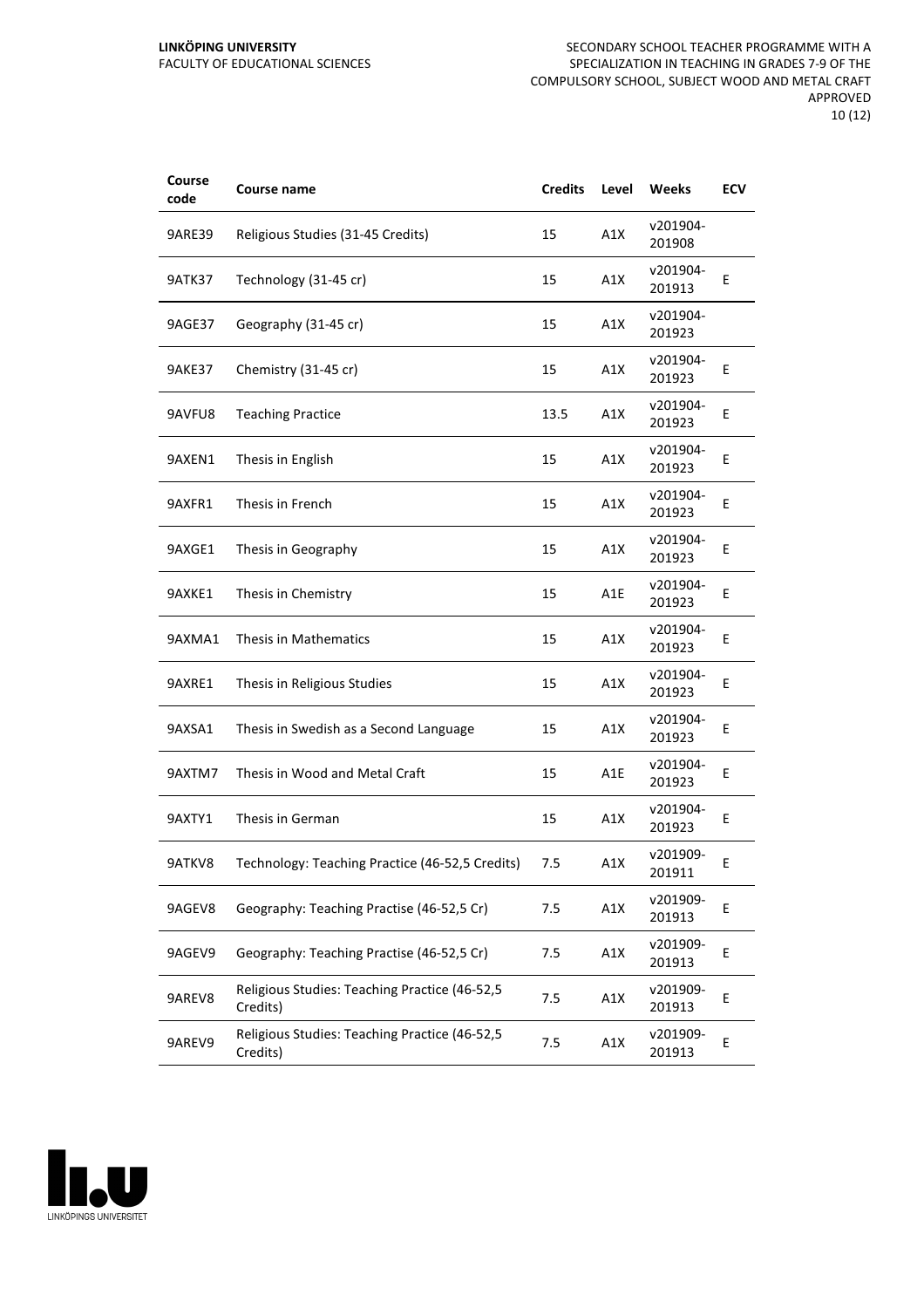| Course<br>code | Course name                                                          | <b>Credits</b> | Level            | <b>Weeks</b>       | <b>ECV</b> |
|----------------|----------------------------------------------------------------------|----------------|------------------|--------------------|------------|
| 9AKEV8         | Chemistry: Teaching Practice (46-52,5 Credits)                       | 7.5            | A1X              | v201912-<br>201918 | E          |
| 9ASAV8         | Swedish as a Second Language: Teaching<br>Practice (46-52,5 Credits) | 7.5            | A1X              | v201913-<br>201918 | E          |
| 9AXBI1         | Thesis in biology                                                    | 15             | A1X              | v201914-<br>201923 | E          |
| 9AXSH1         | Thesis in Social Science                                             | 15             | A1X              | v201914-<br>201923 | E          |
| 9AXSV1         | Thesis in Swedish                                                    | 15             | A1X              | v201914-<br>201923 | E          |
| 9AUK81         | Educational Sciences 8, Theory of science and<br>research methods    | 7.5            | A1X              | v201919-<br>201923 | F          |
| 9AXSP1         | Thesis in Spanish                                                    | 15             | A <sub>1</sub> E | v201944-<br>202003 | E          |

## **Semester 9 (Autumn 2019)**

| Course<br>code | Course name                                                       | <b>Credits</b> | Level            | Weeks              | <b>ECV</b> |
|----------------|-------------------------------------------------------------------|----------------|------------------|--------------------|------------|
| 9AXSP1         | Thesis in Spanish                                                 | 15             | A1E              |                    | E          |
| <b>9AUK77</b>  | Educational Sciences 7: School Development<br>and Evaluation      | 9              | A1X              | v201934-<br>201939 | E          |
| 9AXTY1         | Thesis in German                                                  | 15             | A1X              | v201934-<br>202001 | E          |
| 9AVFU9         | <b>Teaching Practice</b>                                          | 6              | A1X              | v201934-<br>202003 | C          |
| 9AXEN1         | Thesis in English                                                 | 15             | A1X              | v201934-<br>202003 | E          |
| 9AXFR1         | Thesis in French                                                  | 15             | A1X              | v201934-<br>202003 | E          |
| 9AXMA1         | Thesis in Mathematics                                             | 15             | A1X              | v201934-<br>202003 | E          |
| 9AXKE1         | Thesis in Chemistry                                               | 15             | A <sub>1</sub> E | v201936-<br>202003 | E          |
| 9AVFU6         | <b>Teaching Practice</b>                                          | 6              | A1X              | v201940-<br>201943 | C          |
| <b>9AUK81</b>  | Educational Sciences 8, Theory of science and<br>research methods | 7.5            | A1X              | v201944-<br>201948 | E          |